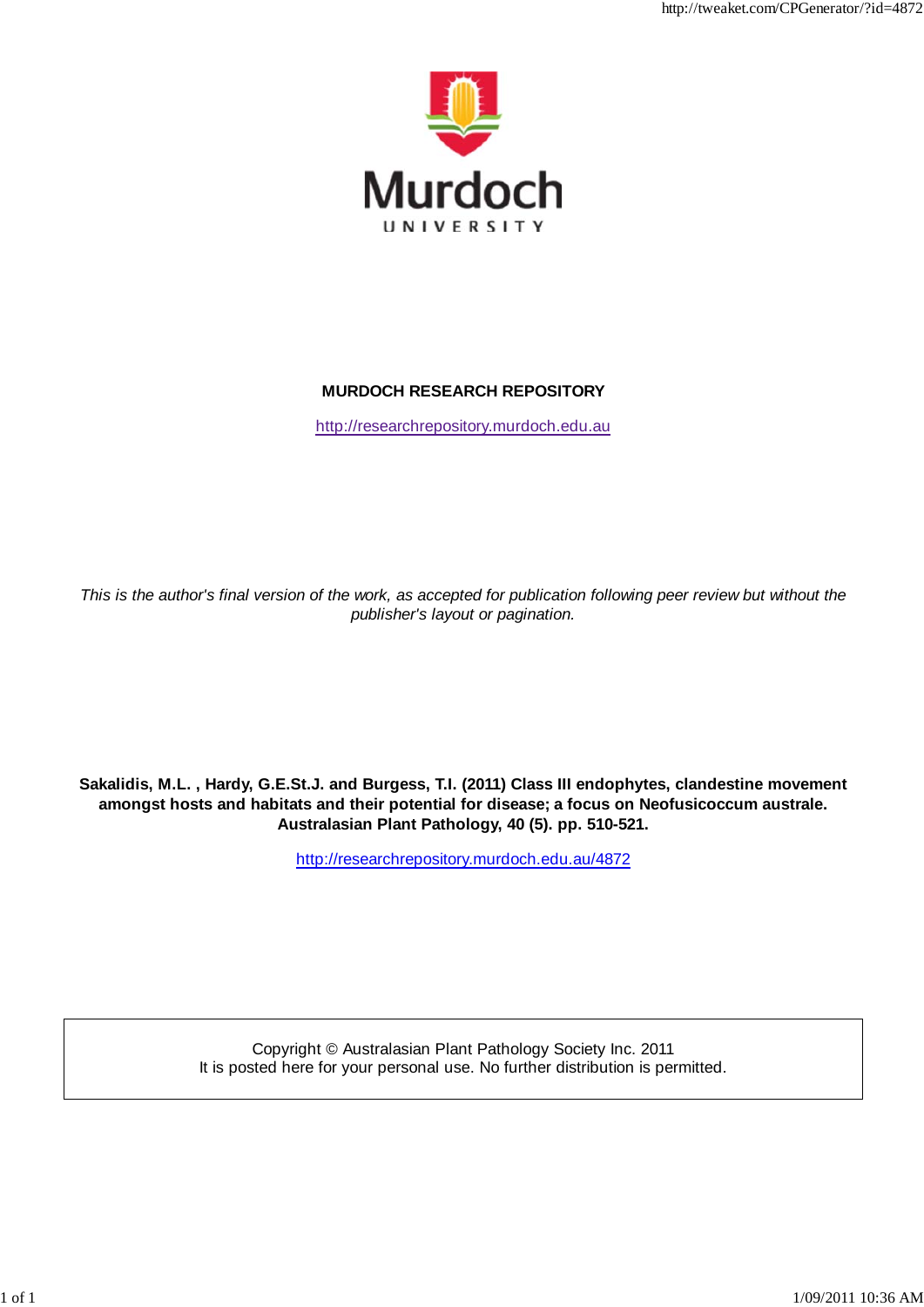# Class III endophytes, clandestine movement amongst hosts and habitats and their potential for disease; a focus on Neofusicoccum australe

Monique L. Sakalidis & Giles E. StJ. Hardy & Treena I. Burgess

Abstract Neofusicoccum australe is a class III endophyte characterised by a quiescent passive life phase and an active pathogenic life phase as a latent pathogen. The latter life stage has been observed worldwide for numerous woody horticultural hosts. In this study, we have re-evaluated GenBank ITSrDNA sequence data to establish the current host and geographical range of N. australe. Additionally, we have interrogated the diversity of N. australe in Australia using microsatellite markers to ascertain if there are any host or site preference for different genotypes. N. australe has a widespread distribution across ten countries and colonises 46 hosts from 18 plant families; mainly angiosperms, some coniferous species and one monocot. Phylogenetic analysis of the ITSrDNA sequence indicates there is a single dominant ITS genotype present in most locations and there are another 12 rare or moderately rare genotypes. Populations of N. australe in Australia appear to be highly diverse, and there is no discernable host or habitat restriction. The dominance of N. australe in native forest throughout the southwest of Western Australia, and its rarity elsewhere in native vegetation, while being common as a pathogen of horticultural hosts, suggests that this species is endemic to Western Australia.

Keywords Botryosphaeriaceae . Population . Genetic diversity. Latent pathogens . Distribution

S. Hardy : T. I. Burgess M. L. Sakalidis(\*) : G. E. StJ. Hardy · T. I. Burgess State Centre of Excellence in Climate Change, Woodland and Forest Health, School of Biological Sciences, Murdoch University, Perth 6150, Australia e-mail: [monique@sakalidis.com](mailto:monique@sakalidis.com)

### Introduction

The life strategies of the Botryosphaeriaceae generally fit into the description of class III endophytes (Rodriguez et al. 2009). Many members have a broad host range (Punithalingam 1976, 1980), they fruit on senescing tissue (Slippers and Wingfield 2007), are found in above ground plant parts (Johnson et al. 1992) and multiple species are found often within localised infections in the host tissue (Sakalidis et al. 2011a, b; Spagnolo et al. 2011). However; unlike other Class III fungi they have occasionally been observed in host seeds (Johnson et al. 1998; Bihon et al. 2011) and there is also evidence of infections in horticultural crops occurring via pruning wounds (Brown and Hendrix 1981; Smith et al. 1994, 1996; Amponsah et al. 2011; Sakalidis et al. 2011c). Pathogenicity trials are successfully used to prove potential for disease development (Amponsah et al. 2011; Sakalidis et al. 2011c) but little is known about possible passive (endophytic) or delayed active (latent pathogen) life stages that may also initiate from the same infections.

Neofusicoccum australe (Slippers, Crous & M.J. Wingf.) Crous, Slippers & A.J.L. Phillips, was originally described as Botryosphaeria australis from native Acacia spp. in Victoria and exotic Sequoiadendron giganteum in Canberra; both in eastern Australia (Slippers et al. 2004). N. australe had previously been identified as Botryosphaeria ribis from various hosts including Banksia coccinea (Shearer et al. 1995), Banksia caleyi and Eucalyptus marginata (Australia) and a Pistacia sp. (Italy) (Smith and Stanosz 2001) and as Botryosphaeria lutea on Fraxinus augustifolia (Portugal) (Phillips et al. 2002) and from Protea cynaroides (South Africa) (Denman et al. 2003). In 2006, an extensive phylogenetic evaluation of the Botryosphaeriaceae identified several lineages and Botryosphaeria was only retained for Botryosphaeria dothidea and Botryosphaeria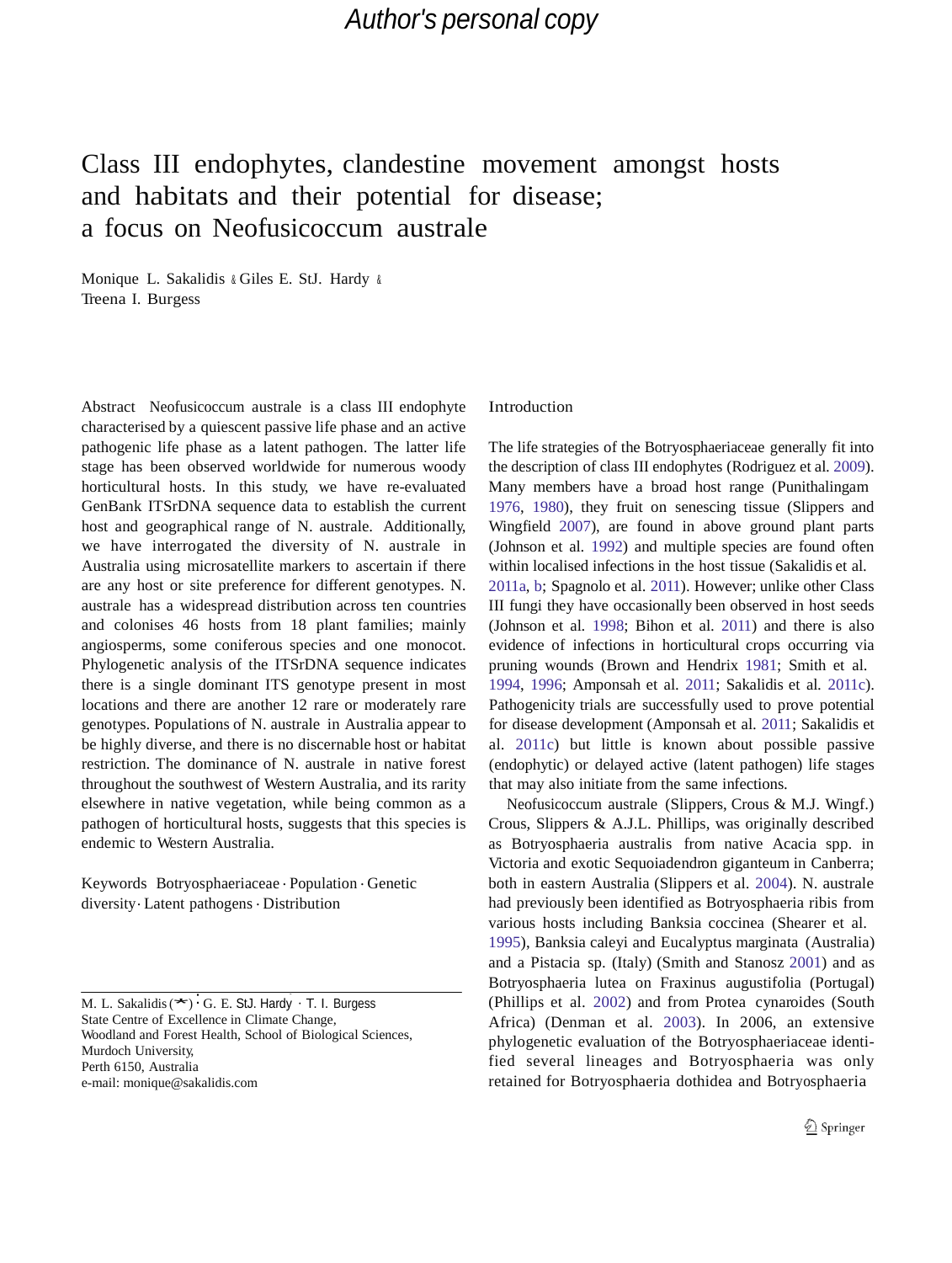corticis (Crous et al. 2006). Taxa that were characterised by Fusicoccum-like anamorphs and Dichomera-like synanamorphs were placed into Neofusicoccum; which is where N. australe currently resides (Crous et al. 2006).

There have been many reports describing N. australe as a significant pathogen of grapevine; it is associated with a variety of symptoms affecting trunk, canes, buds and the fruit. Symptoms include stem cankers, dieback, wedge shaped lesions in grapevine stems and fruit rot. N. australe has been associated with symptomatic grapevine in Western Australia (Taylor et al. 2005), southern and eastern Australia (Cunnington et al. 2007; Pitt et al. 2010), New Zealand (Amponsah et al. 2009, 2011), South Africa (van Niekerk et al. 2004) and USA (California) (Úrbez-Torres et al. 2006; Úrbez-Torres and Gubler 2009). Other fruit crop declines have linked N. australe to olive "drupe rot" in Italy (Lazzizera et al. 2008) and dieback symptoms of peach, plum and apricots in South Africa (Damm et al. 2007; Slippers et al. 2007). Pavlic et al. (2007) established N. australe as a potential pathogen of Eucalyptus grandis x E. camaldulensis in which pathogenicity trials of young 2-year-old trees produced stem lesions significantly greater then control trees. In 2008, N. australe was isolated from symptomatic wood showing perennial cankers from Eucalyptus globulus and 20-year-old Pistachio vera in northern Spain (Armengol et al. 2008). Subsequent pathogenicity trials illustrated a rapid induction of symptoms including leaf wilting and canker formation in 8-month-old Eucalyptus seedlings, whilst it took 3 months for cankers to development in 2-year-old Pistachio seedlings.

Relatively few reports of N. australe have been recorded in eastern Australian native tree species; the only record of N. australe was linked to canker development on native Acacia spp. in the original description (Slippers et al. 2004). However, N. australe is the dominant Botryosphaeriaceae endophyte found amongst native tree species in the southwest of Western Australia (WA) (Shearer et al. 1995; Burgess et al. 2006; Taylor et al. 2009). Native hosts include Acacia rostellifera, Acacia cochlearis, Allocasuarina fraseriana, Agonis flexuosa, B. coccinea, Banksia grandis, Callitris preissii, Eucalyptus diversicolor, E. gomphocephala, E. marginata, Eucalyptus phylacis, Santulum acuminatum (Shearer et al. 1995; Burgess unpublished data; Burgess et al. 2005, 2006; Taylor et al. 2009). Slippers et al. (2004) suggested that N. australe is endemic to the southern hemisphere, and current evidence suggests N. australe is endemic to WA (Burgess et al. 2006; Taylor et al. 2009).

Interestingly, pathogenicity trials using more than one isolate of N. australe have, in some cases, found significant variation in the virulence between isolates (van Niekerk et al. 2004; Burgess et al. 2005; Taylor et al. 2005; Pavlic et al. 2007) suggesting there may be some level of genetic

variation between isolates of this species. A one bp difference between N. australe isolates in the ITS gene region and up to three bp differences between isolates in the EF1-a gene region has been reported (Lazzizera et al. 2008).

In this study, we have re-evaluated GenBank sequence data to establish the current host and geographical range of N. australe worldwide. Additionally, we have then focussed on the Australian diversity of N. australe to ascertain if there is any host or site preference for different genotypes and to compare isolates from WA and eastern Australia.

### Materials & methods

Collection of Australian material

Isolates from previous studies in WA were included (Burgess et al. 2006; Taylor et al. 2009). They were collected from four locations in the south-west of WA; Yalgorup National Park from E. gomphocephala, S. acuminatum, A. rostellifera, B. grandis, A. fraseriana, A. flexuosa and E. marginata; Woodman'<sup>s</sup> Point from E. gomphocephala, S. acuminatum, A. rostellifera, A. cochlearis and C. preissii; and two plantations and adjacent native tree species close to Denmark on the south coast of WA, with samples taken from E. globulus, E. marginata and E. diversicolor. Samples, including type cultures, were also obtained from VPRI (Victorian Department of Primary Industries) and from CMW (collection of the Forestry and Agriculture Biotechnology Institute, University of Pretoria, South Africa) in Victoria, New South Wales and South Australia.

### World-wide distribution

The majority of the N. australe isolates, including those used in the original descriptions (CMW9073, CMW9072, CMW6837 and CMW6853) can be separated from N. luteum (CMW9076/ICP7818 and CMW10309/CAP002) by five fixed polymorphisms in the ITSrDNA region. A smaller subset of N. australe isolates can only be separated from N. luteum by three to four of these polymorphisms. These polymorphisms were used to assist in identification of N. australe sequence from GenBank (Table 1).

### Molecular identification

Molecular identification was used to confirm identification of isolates to species level. Cultures were grown on halfstrength Potato dextrose agar plates for approximately 1 week at 20°C. The mycelial mass was harvested and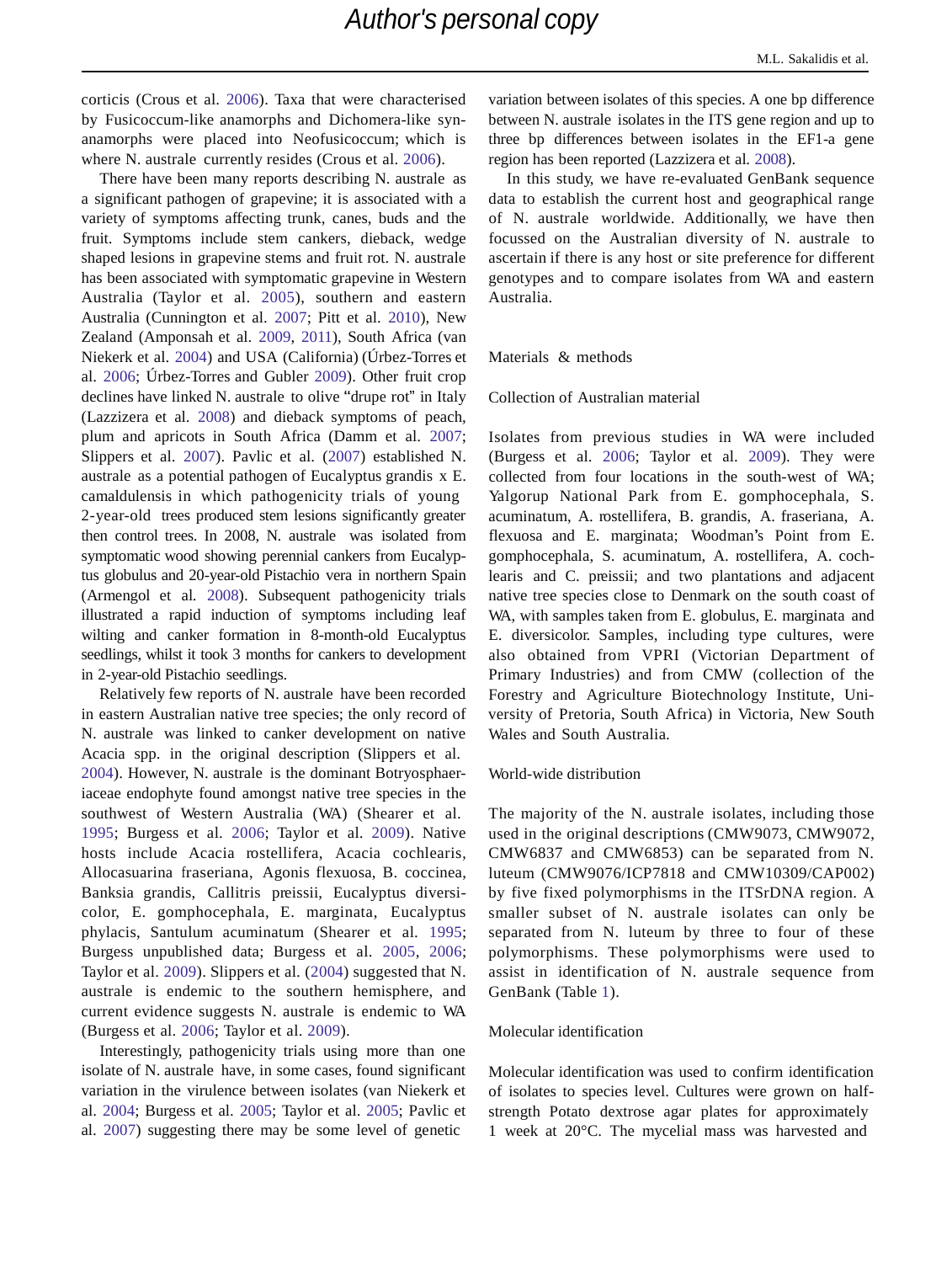|                | Haplotype Single Nucleotide Polymorphisms |  |  |  |  |                                                                                                                                                                                                                                |                                                                                                                                                                                                                                |                          |               |                      |                                  |                  |                          |            | isolates                                                                                                                                                                                                                          | No. of Location | Representative |             |                                 |                                |        |               |                |                                                                                  |                                       |
|----------------|-------------------------------------------|--|--|--|--|--------------------------------------------------------------------------------------------------------------------------------------------------------------------------------------------------------------------------------|--------------------------------------------------------------------------------------------------------------------------------------------------------------------------------------------------------------------------------|--------------------------|---------------|----------------------|----------------------------------|------------------|--------------------------|------------|-----------------------------------------------------------------------------------------------------------------------------------------------------------------------------------------------------------------------------------|-----------------|----------------|-------------|---------------------------------|--------------------------------|--------|---------------|----------------|----------------------------------------------------------------------------------|---------------------------------------|
|                |                                           |  |  |  |  |                                                                                                                                                                                                                                |                                                                                                                                                                                                                                |                          |               |                      |                                  |                  |                          |            | 16 17 22 23 36 82 113 119 128 201 400 404 462 463 464 467 485 488 490 491 525 526 527                                                                                                                                             |                 |                |             |                                 |                                |        |               |                |                                                                                  | GenBank Number                        |
| H1             |                                           |  |  |  |  |                                                                                                                                                                                                                                | $G - G A - C C -$                                                                                                                                                                                                              | $\mathcal{C}$            | $\mathcal{C}$ | $\mathcal{C}$        | $\mathcal{C}$                    | $\hspace{0.1mm}$ | $\overline{\phantom{0}}$ | G          | A                                                                                                                                                                                                                                 | G               | T              | G           | $\mathcal{C}$                   | T                              |        | $\mathcal{C}$ | 152            | Australia, Chile, New Zealand, AY339260<br>Portugal, South Africa,<br>Spain, USA |                                       |
| H <sub>2</sub> |                                           |  |  |  |  |                                                                                                                                                                                                                                |                                                                                                                                                                                                                                |                          |               |                      |                                  |                  |                          |            | $\mathbf{G}$ . The set of the set of the set of the set of the set of the set of the set of the set of the set of the set of the set of the set of the set of the set of the set of the set of the set of the set of the set of t |                 |                |             |                                 |                                |        |               |                | <b>USA</b>                                                                       | GO857662                              |
| H3             |                                           |  |  |  |  |                                                                                                                                                                                                                                |                                                                                                                                                                                                                                |                          |               |                      |                                  |                  |                          |            | . The contribution of the contribution of the contribution of the contribution of $\mathbf{G}$ and $\mathbf{G}$                                                                                                                   |                 |                |             |                                 |                                |        |               | 2              | <b>USA</b>                                                                       | AF464949, AF464950                    |
| Η4             |                                           |  |  |  |  |                                                                                                                                                                                                                                |                                                                                                                                                                                                                                |                          |               |                      |                                  |                  |                          |            | and the contract of the contract of the contract of the contract of the contract of the contract of the contract of the contract of the contract of the contract of the contract of the contract of the contract of the contra    |                 | $C \quad .$    |             |                                 | and the contract of the state  |        |               | 29             | Australia, Italy, South<br>Africa and Spain                                      | EF638770                              |
| H5             |                                           |  |  |  |  | <u>.</u>                                                                                                                                                                                                                       |                                                                                                                                                                                                                                |                          |               |                      | $\sim 10^{-11}$                  | $\sim 10$        | $\sim 100$               | $\sim 100$ | $\sim$ 10 $\mu$                                                                                                                                                                                                                   |                 |                |             |                                 |                                |        |               | 3              | Australia                                                                        | JF323951, JF323952<br>and JF323953    |
| H6             |                                           |  |  |  |  |                                                                                                                                                                                                                                |                                                                                                                                                                                                                                |                          |               |                      |                                  |                  |                          |            | and a series of the control of the control of the control of the control of the control of the control of the control of the control of the control of the control of the control of the control of the control of the control    |                 |                |             |                                 | and the state of the state     |        | G             | $\overline{3}$ | Australia                                                                        | EF591891, EF591893<br>and EF591902    |
| H7             |                                           |  |  |  |  |                                                                                                                                                                                                                                |                                                                                                                                                                                                                                |                          |               |                      |                                  |                  |                          |            | . The contribution of the contribution of the contribution of the contribution of $\Gamma$                                                                                                                                        |                 | $\mathbf C$    |             |                                 | and the company of the company |        |               | 3              | South Africa                                                                     | EF445359, EF445356<br>and AY343387    |
| H8             |                                           |  |  |  |  | . G                                                                                                                                                                                                                            |                                                                                                                                                                                                                                | <b>Contract Contract</b> |               |                      |                                  |                  |                          |            | $\mathbb{C}$ . The contract of the contract $\mathbb{C}$ is the contract of the contract of the contract of $\mathbb{C}$                                                                                                          |                 |                |             |                                 |                                |        |               | - 1            | South Africa                                                                     | FJ752745                              |
| H9             |                                           |  |  |  |  |                                                                                                                                                                                                                                | and a strong control of the state of the state of the state of the state of the state of the state of the state of the state of the state of the state of the state of the state of the state of the state of the state of the |                          |               |                      |                                  |                  |                          |            | the contract of the contract of the contract of                                                                                                                                                                                   |                 | $\mathbf{C}$   | $\sim$      | <b>Contract Contract Street</b> |                                |        |               | 2              | South Africa                                                                     | FJ752744, FJ752743                    |
| H10            |                                           |  |  |  |  | and a strong control of the state of the state of the state of the state of the state of the state of the state of the state of the state of the state of the state of the state of the state of the state of the state of the |                                                                                                                                                                                                                                |                          | $\sim 100$    |                      |                                  |                  |                          |            | the contract of the contract of the contract of the contract of the contract of                                                                                                                                                   |                 |                | $\mathbf C$ | <b>Carl Carl Corporation</b>    |                                | T      | $\sim$        | 3              | China and Japan                                                                  | AB454293,<br>AB041245 and<br>EU442284 |
| H11            |                                           |  |  |  |  |                                                                                                                                                                                                                                |                                                                                                                                                                                                                                |                          |               |                      | and the contract of the contract |                  |                          |            | the contract of the contract of the contract of                                                                                                                                                                                   |                 |                |             |                                 |                                | T      | $\sim$        | 2              | <b>USA</b>                                                                       | DO008323 and<br>DQ233610              |
| H12            |                                           |  |  |  |  |                                                                                                                                                                                                                                |                                                                                                                                                                                                                                |                          |               |                      |                                  |                  |                          |            | $\mathbf{r}$ , $\mathbf{r}$ , $\mathbf{r}$ , $\mathbf{r}$ , $\mathbf{r}$ , $\mathbf{r}$ , $\mathbf{r}$ , $\mathbf{r}$ , $\mathbf{r}$ , $\mathbf{r}$ , $\mathbf{r}$                                                                |                 |                |             |                                 | $C$                            |        |               | 3              | China                                                                            | FJ037758, FJ44165<br>and FJ441624     |
| H13            |                                           |  |  |  |  |                                                                                                                                                                                                                                | the company of the company of the company of the company of the company of the company of the company of the company of the company of the company of the company of the company of the company of the company of the company  |                          |               | <b>Service State</b> |                                  | T                | G                        | A C        |                                                                                                                                                                                                                                   | A               | T A            |             | A T                             |                                | $\sim$ |               | 2              | Australia                                                                        | EF591895 and<br>EF591906              |
| H14            |                                           |  |  |  |  |                                                                                                                                                                                                                                |                                                                                                                                                                                                                                |                          |               |                      |                                  |                  |                          |            | $-$ G $\ldots$ $\ldots$ G $\ldots$ T $T$ $\ldots$ $\ldots$ C $\ldots$ $\ldots$ $\ldots$                                                                                                                                           |                 |                |             |                                 |                                |        |               | 2              | New Zealand                                                                      | N. luteum (AY236946)                  |

Table 1 Single nucleotide polymorphisms used to identify the individual haplotypes of Neofusicoccum australe haplotypes. The closely related species N. luteum is included for comparison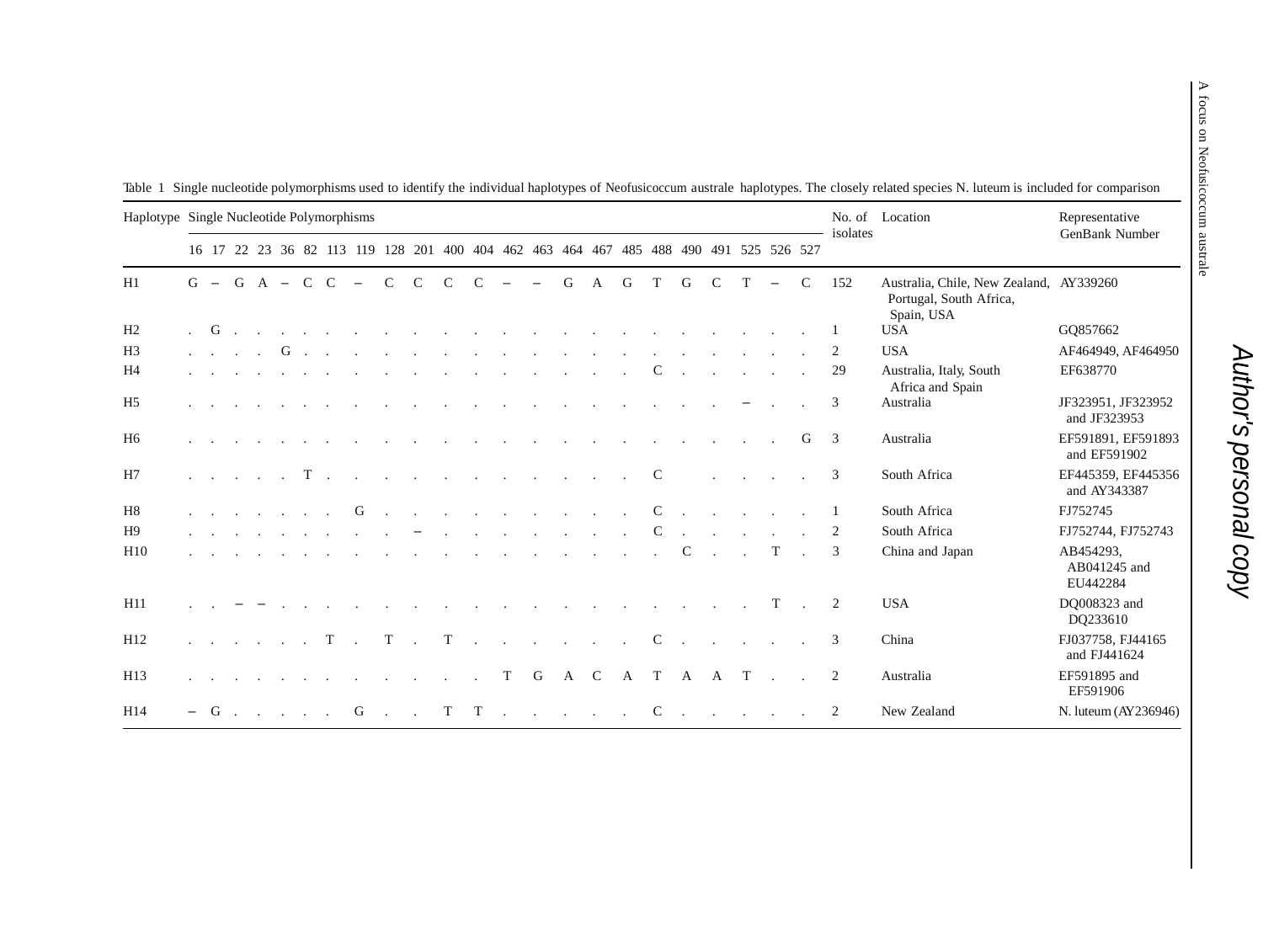placed into 1.5 mL sterile eppendorf tubes and freeze dried. A modified method from Graham et al. (1994) was used to extract DNA as described in Andjic et al. (2007), except DNA was suspended in 50 **μL** purified water.

A part of the internal transcribed spacer (ITS) region of the ribosomal DNA operon was amplified for all isolates in 96-well plates using the primers ITS-1F (Gardes and Bruns 1993) and ITS4 (White et al. 1990). The region was amplified using the following thermal cycling conditions 94°C for 2 min (initial denaturation) then 35 cycles of 94°C for 30 s (denaturation),  $50-55^{\circ}$ C for 45 s (primer annealing) and 72°C for 1 min (elongation) and 72°C for 5 min (extension). Purification of PCR reactions was undertaken according to the manufactures instructions using ExoSap. Except 96-well plates were initially incubated for 30 min on ice and then in the final step, to remove liquid from the wells, instead of spinning plates in a speed-vac they were left overnight in a laminar flow (lights off) or incubated at 60°C (without lid). They were sequenced as described by Sakalidis et al. (2011a). Identity was confirmed by phylogenetic analysis using the program PAUP 4.0b10 (Swofford 2003) as described previously (Sakalidis et al. 2011c).

Haplotype networks were constructed for the ITS data set using TCS version 1.13 (Clement et al. 2000). The program collapses DNA sequences into haplotypes and calculates the frequencies of haplotypes in the sample which are then used to estimate haplotype out-group probabilities, that correlate with haplotype age (Donnelly and Tavarè 1986; Castelloe and Templeton 1994) and then calculates an absolute distance matrix from which it estimates phylogenetic networks using a probability of parsimony, until the probability exceeds 0.95 (Templeton et al. 1992).

### SSR primer development, amplification and visualisation

Four polymorphic markers (BotF11, BotF15b, BotF19 and BotF35) designed for Neofusicoccum parvum- N. ribis were also polymorphic among isolates of N. australe (Slippers et al. 2004). An additional polymorphic primer pair was developed from DNA of N. australe using the RAMS (random amplified microsatellites) sequencing, cloning and genome walking methods described by Burgess et al. (2001).

Five polymorphic loci that contain SSR (single sequence repeat) sequences were used to amplify DNA from N. australe isolates The reaction mixture contained on average 16.4 μL of Ultrapure PCR grade water, 2.5 μL of PCR buffer, 2.5 μL of dNTP's, 1 μL of  $Mg^{2+}$ , 0.5 μL of each forward primer and 0.5 μL of each reverse primer and containing 1.5 ng of the DNA template. 1 U of fast start Taq DNA polymerase (Roche Molecular Biochemicals,

Almeda, California) was added to each tube individually. Reactions were run on a program of 95°C for 2 min then 10 cycles of: 95°C for 30 s, 50–54°C for 45 s, 72°C for 1 min, then 30 cycles of: 95°C for 30 s, 50–54°C for 45 s, 72°C for 1 min, with a final extension of  $60^{\circ}$ C for 40 min (this final extension reduces stutter in the microsatellite peaks) then held at 4°C. All primer pairs were run at these conditions with the following exceptions; Expand High™ Fidelity Taq polymerase (Roche Biochemicals) and Expand PCR buffer  $(2 \text{ mM Tris-HCl, pH } 7.5; 1.5 \text{ mM } MgCl<sub>2</sub>;$ 10 mM KCl) were used in some cases.

Amplified products that exhibited non-overlapping base pair sizes were combined into one group. A dilution was made to an approximate concentration of 0.2 ng of product/ μl of each amplified product. One μl of diluted product was added to 2 ml of formamide containing a LIZ-labelled GeneScan-500 size standard (Applied Biosystems) (14  $\mu$ I LIZ ml<sup>-1</sup> formamide). Products were diluted to approximately 0.2 ng of product/μl. These were then run on an ABI PRISM 3100 autosequencer (Perkin-Elmer Applied Biosystems). Data analyses were conducted with Genemarker software (SoftGenetics LCC).

### Gene diversity

 $x_k^2$ , where  $x_k$  is the frequency of the k<sup>th</sup> The frequency of each allele at each locus was calculated using the program Arlequin (Excoffier et al. 2005) using the data matrix generated in the distance analysis. For each isolate, a data matrix of multistate characters was compiled by assigning each allele at each of the five loci, a different letter (eg. EDBACLA) and gene diversity determined, using the program POPGENE (Yeh et al. 1999) and the counting  $H_1$  / 1 equation H  $\frac{1}{4}$  1 – allele (Nei 1973).

#### Distance analysis

The distance matrix between isolates of N. australe based upon total nucleotide length of each allele at each of the five loci was calculated based on absolute distance  $(D_{AD})$ using ARLEQUIN (Excoffier et al. 2005). The total nucleotide length of alleles was used for these analyses, because the variation was due to both changes in microsatellite repeats and the flanking sequence. The tree file was used to produce an unrooted tree in Treeview (Page 1996).

### Population differentiation and gene flow

To assess whether isolates from different hosts and different areas could be combined Chi-square tests for differences in allele frequencies were calculated for each locus across clone corrected populations (Workman and Niswander 1970). Population differentiation, theta (θ) was calculated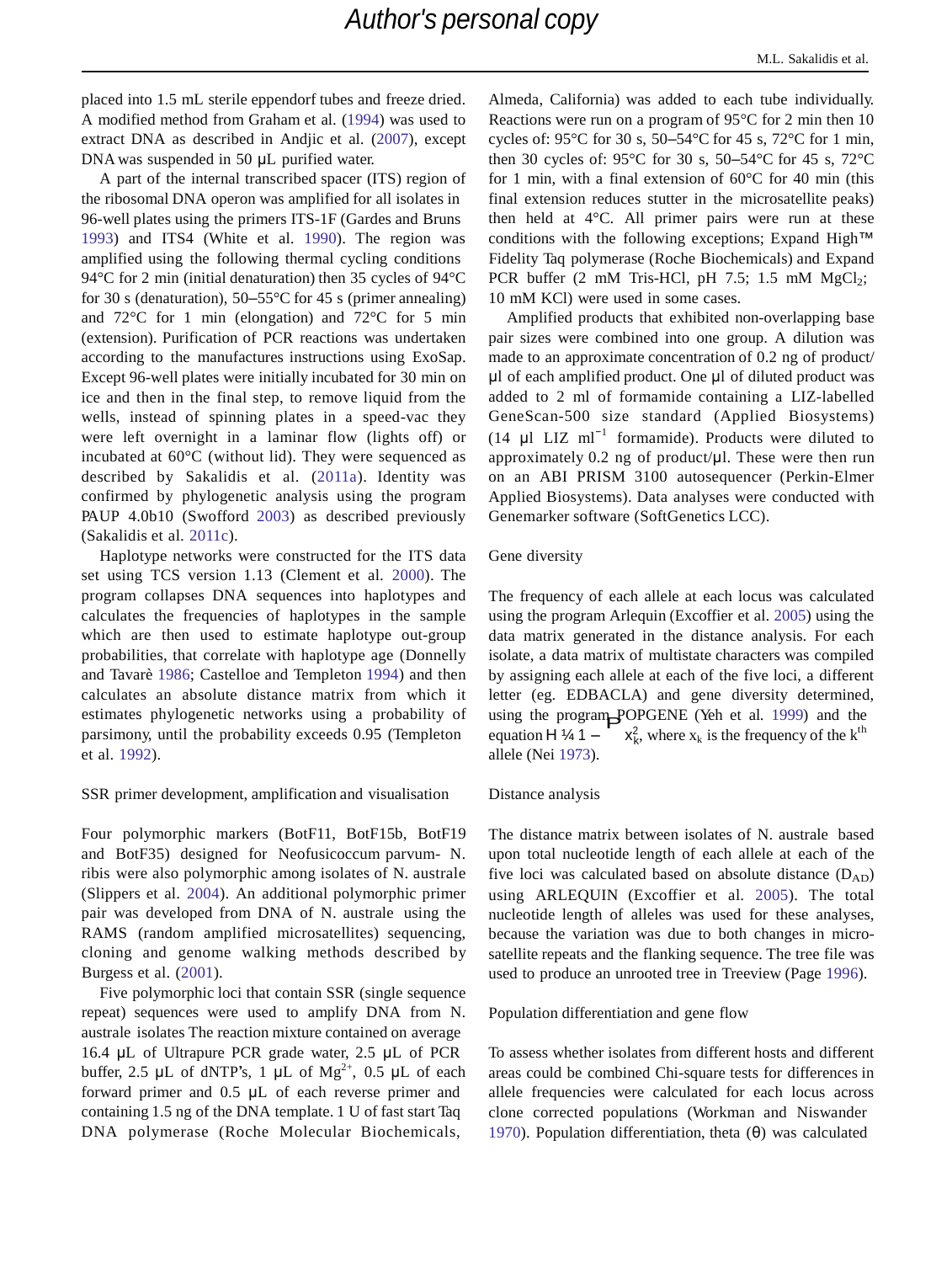for clone corrected populations in Multilocus (Agapow and Burt 2000) using an estimate of Wright's  $F_{ST}$  as q  $\frac{1}{4}$  $Q - q=1 - q$  where Q is the probability that two alleles from the same population are the same and q is the probability that two alleles from different populations are the same (Burt et al. 1997; Weir 1997). Two populations with the same allele frequencies ( $\theta$ =0) are considered to be identical whereas populations sharing no alleles  $(\theta = 1)$  are considered completely isolated. The statistical significance of θ was determined by comparing the observed value to that of 1,000 randomized datasets in which individuals were randomized among populations. A significant p value  $(p<0.05)$  means that the null hypothesis of no population differentiation can be rejected. Theta can be determined even when there are few genotypes; however, the value will need to be higher to be statistically significant. Gene flow (M) or the number of migrants exchanged between populations in each generation will give the observed θ value, where M ¼ ½ð1= q $\rho$  – 1)=2 (Cockerham and Weir 1993).

### Mode of reproduction

The index of association  $(I_A)$  was used to measure multilocus linkage disequilibrium for each population and for all populations combined (Maynard Smith et al. 1993). I<sub>A</sub> was calculated for the clone corrected population containing only one representative of each genotype. The tests were performed on a data matrix of five multistate characters using the program Multilocus (Agapow and Burt 2000). The expected data for 1,000 randomly recombining data sets were calculated and compared with the observed data. Where the observed data fall within the distribution range of the recombined data, then the hypothesis that the population was undergoing recombination cannot be rejected. If the observed data fall outside the distribution range with a significant p value ( $p < 0.05$ ), the population is most likely clonal.

### Results

### Primer development

One primer pair was developed from the RAMS method; forward primer: MS1F GGA GAA ACA ATC ACG AAA AAG GG and reverse primer: MS1R GTG AAA GCC GGC ACC CCG AAC, repeat motif and length  $(TCA)_{28}$ .

### Phylogenetic diversity and word-wide distribution

GenBank blast search of the ITS sequence of N. australe led to 135 sequence deposits identified as N. australe.

Isolates were identified on GenBank as B. australis, B. dothidea, Botryospheria larincina, B. ribis, Guignardia larincina, F. luteum and N. australe. GenBank and literature searches indicated N. australe is present in six continents (Africa, Australia, Asia, Europe, North and South America) across ten countries (Australia, Chile, China, Japan, Italy, New Zealand, Portugal, South Africa, Spain and USA), 46 host species and 18 host families (Anacardiaceae, Araucariaceae, Arecaceae, Cupressaceae, Casuarinaceae, Ericaceae, Elaeocarpaceae, Fabaceae, Lauraceae, Myrtaceae, Oleaceae, Proteaceae, Pinaceae, Rhizophoraceae, Rosaceae, Salicaceae, Santalaceae and Vitaceae). Most reports of N. australe have come from isolations made from diseased material in horticultural crops, some hardwood plantation trees and diseased and asymptomatic native trees.

Of the 251 N. australe isolates (135 from GenBank and 116 from this study), 45 were excluded from the tree spanning network analysis as these isolates were missing informative fixed polymorphisms at the start or the end of the sequence. The final ITSrDNA dataset contained 208 isolates (including two N. luteum isolates). The alignment contained 545 characters of which 23 characters were informative. Intraspecific variation in ITS sequence data resulted in nine linked haplotypes (H1-9) and four haplotypes (H10-13) that could not be included in the network (H13 corresponded to N. luteum) (Fig. 1). H1 contained the majority of isolates (152) collected from Australia, Chile, New Zealand, Portugal, South Africa, Spain and USA. Most isolates fell within H1, including the type of N. australe (CMW9072). H4 contained 29 isolates; these included members from Australia, Italy, South Africa and Spain collected from 11 host species (one representative GenBank number is given for each host): Elaeocarpus holopetalus (VPRI32666A), Corymbia citriodora (FJ752740), Eucalyptus sp. (FJ752741), Olea europaea (EF638778), P. vera (EU375516), Pistacia sp. (AF293479), Prunus salicina (EF445354), Syzygium cordatum



Fig. 1 Haplotype network depicting the relationship generated from sequence data of the ITSrDNA region of 206 Neofusicoccum australe isolates and two Neofusicoccum luteum isolates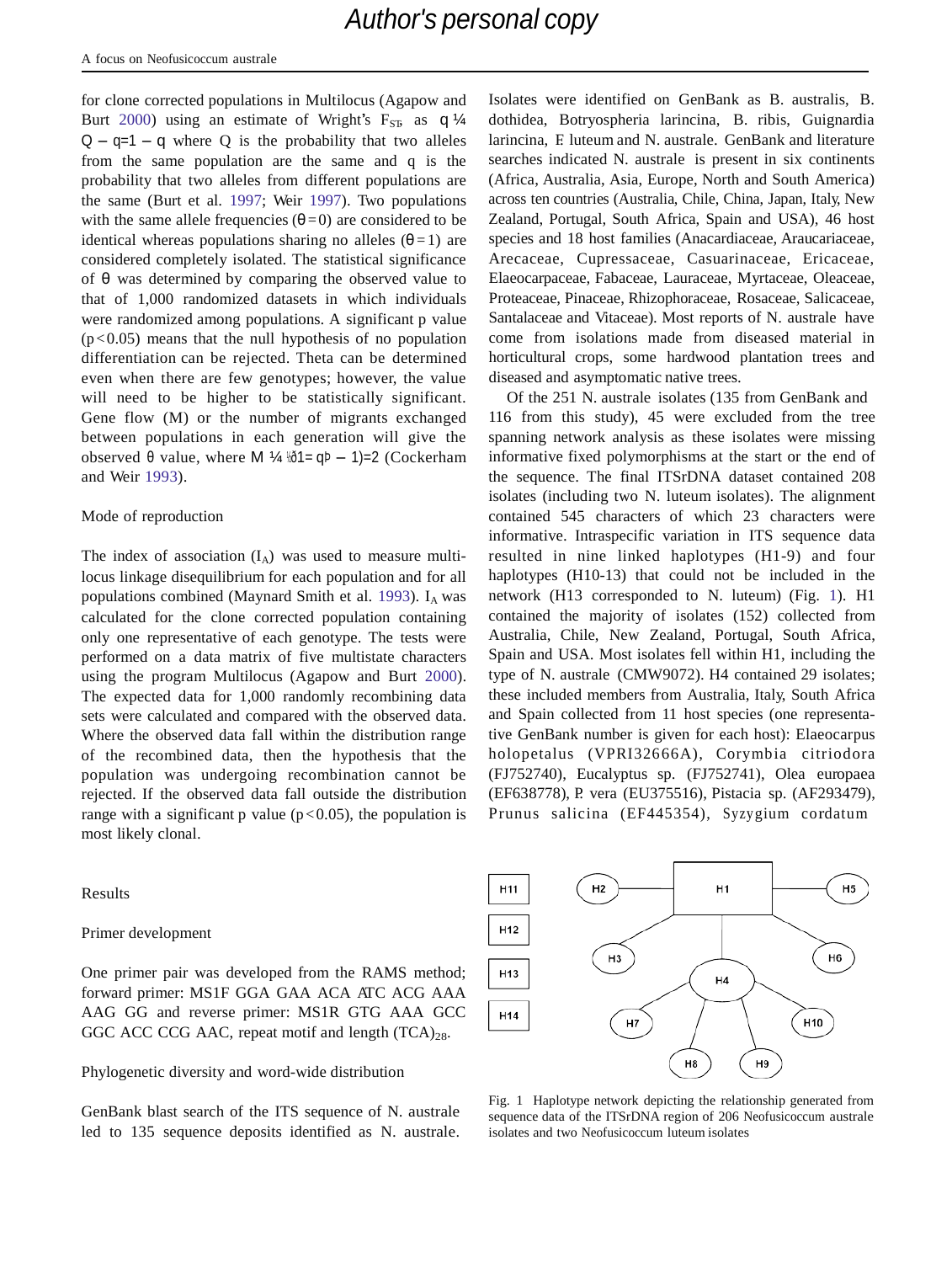(DQ316087), Vaccinium corymbosum (VPRI32789), Vitis vinifera (AY343407) and Wollemia nobilis (AY615165). No isolates in H4 came from Western Australia. All other haplotypes contained one to three isolates from one to two locations. Haplotypes 11–13 broke the network connection and may represent new species. H14 contained the two N. luteum isolates (CMW992 and CMW9076).

Within Australia, N. australe has been collected from 22 host species encompassing Haplotypes 1, 4, 5, 6 and 13; all these haplotypes except for H4 were found in Western Australia: Acacia cochlearis, Acacia mearnsii, Acacia rostellifera, Acacia sp., Agonis flexuosa, Allocasuarina fraseriana, B. coccinea, B. grandis, C. preissii, E. holopetalus, E. diversicolor, E. globulus, E. gomphocephala, E. marginata, E. phylacis, Phoenix canariensis, Salix sp., Santulum acuminatum, Sequoiadendron giganteum, Vaccinium corymbosum, Vitis vinifera, and W. nobilis (Shearer et al. 1995; Slippers et al. 2004, 2005; Burgess et al. 2005, 2006; Cunnington et al. 2007; Taylor et al. 2009; Pitt et al. 2010).

Within Asia, N. australe has been reported four times from China, from three host species; a Larix sp. (EU442284; H10), Bruguiera gymnorhiza (FJ441615 and FJ441624; H12) (these records are only linked to sequence data available from GenBank) and Sonneratia apetala (a mangrove sp.) (FJ037758; H12) (Xu et al. 2011). Within Japan, N. australe has been reported twice from Japan from Larix kaempferi (Motohashi et al. 2009) and an unknown host (Okane et al. 2001) (both H10).

Within Chile, N. australe (H1) has been reported twice on GenBank from V. corymbosum (Espinoza et al. 2009; Inderbitzin et al. 2010).

Within Europe, N. australe has been reported ten times on GenBank from three hosts from Italy (H4); Vitus sp. (HQ011406), O. europaea (Lazzizera et al. 2008) and Pistacia sp. (Smith and Stanosz 2001). N. australe has been reported twice in Portugal (H1) on Robinia pseudoacacia (van Niekerk et al. 2004) and a Rubus sp. (Phillips et al. 2006). N. australe has been reported four times from Spain from P. vera (H4) and E. globulus (H1) (Armengol et al. 2008) and P. cynaroides and a Protea sp. (both H1) (Marincowitz et al. 2008).

Within New Zealand N. australe has been reported six times on GenBank. From two hosts (H1); V. vinifera and Cytisus scoparius (Amponsah et al. 2009).

Within South Africa, N. australe has been reported 51 times on GenBank from 13 hosts: C. citriodora (H4: FJ752740 and H8: FJ752745), Eucalyptus dorrigoensis (H9: FJ752743), Eucalyptus saligna (H9: FJ752744), a Eucalyptus sp. (H4: FJ752741 and FJ752742), Malus domestica (H1) (Slippers et al. 2007), Prunus ameniaca (H1 and 7) (Damm et al. 2007), Prunus dulcis (H1)

(Slippers et al. 2007), Prunus persica (H1) (Damm et al. 2007), P. salicina (H4) (Damm et al. 2007), (H1) (Slippers et al. 2007), Pyrus communis (H1) (Slippers et al. 2007), S. cordatum (H1 and 4) (Pavlic et al. 2007), V. vinifera (H1, 4 and 7) (van Niekerk et al. 2004) and Widdringtonia nodiflora (H1) (Slippers et al. 2005).

Within the USA, N. australe has been reported seven times; from Persea americana (H1 and 2) (McDonald et al. 2009), Sequoia sp. (H1 and 3) (Ma and Michailides 2002) and V. vinifera (H11) (Úrbez-Torres et al. 2006).

### Gene diversity

The five primer pairs produced 54 alleles across five loci; amplifying fragments ranging from 202 to 468 bp. All loci were polymorphic. Of the 85 isolates collected there were a total of 72 multilocus haplotypes.

### Distance analysis

Distance analysis separated isolates into two broad groups. Each group contained numerous clusters. Genotypes sampled from different hosts and different locations were grouped together in the distance analysis. There was no distinguishable pattern grouping together genotypes from the same host species or the same location. Genotypes from Western and eastern Australia were mixed throughout the distance tree (Fig. 2).

Population differentiation and gene flow

Chi squared tests comparing different hosts in each WA study site from Denmark (DEN), Woodman's Point (WP) and Yalgorup (YAL) indicated there were no significant differences in allele frequency between hosts within each site, therefore isolates from different hosts were pooled at each site (data not shown). Chi squared tests comparing the three WA sites indicated that samples from WP and YAL were not significantly different except at Botf19 ( $\chi^2$  =4, p > 0.05) and this dataset was pooled for future analyses. The DEN population was significantly different to the YAL and WP populations at three loci and five loci, respectively. Chi squared tests comparing isolates collected from NSW and Victoria (including one sample from South Australia) indicated that there were no significant differences in allele frequency between isolates in these regions. The pooled eastern Australian (EA) dataset was compared to the DEN population and the pooled YAL-WP dataset and was significantly different across all loci (Table 2).

The mean total gene diversity across all loci was 0.546. A higher gene diversity was exhibited by DEN population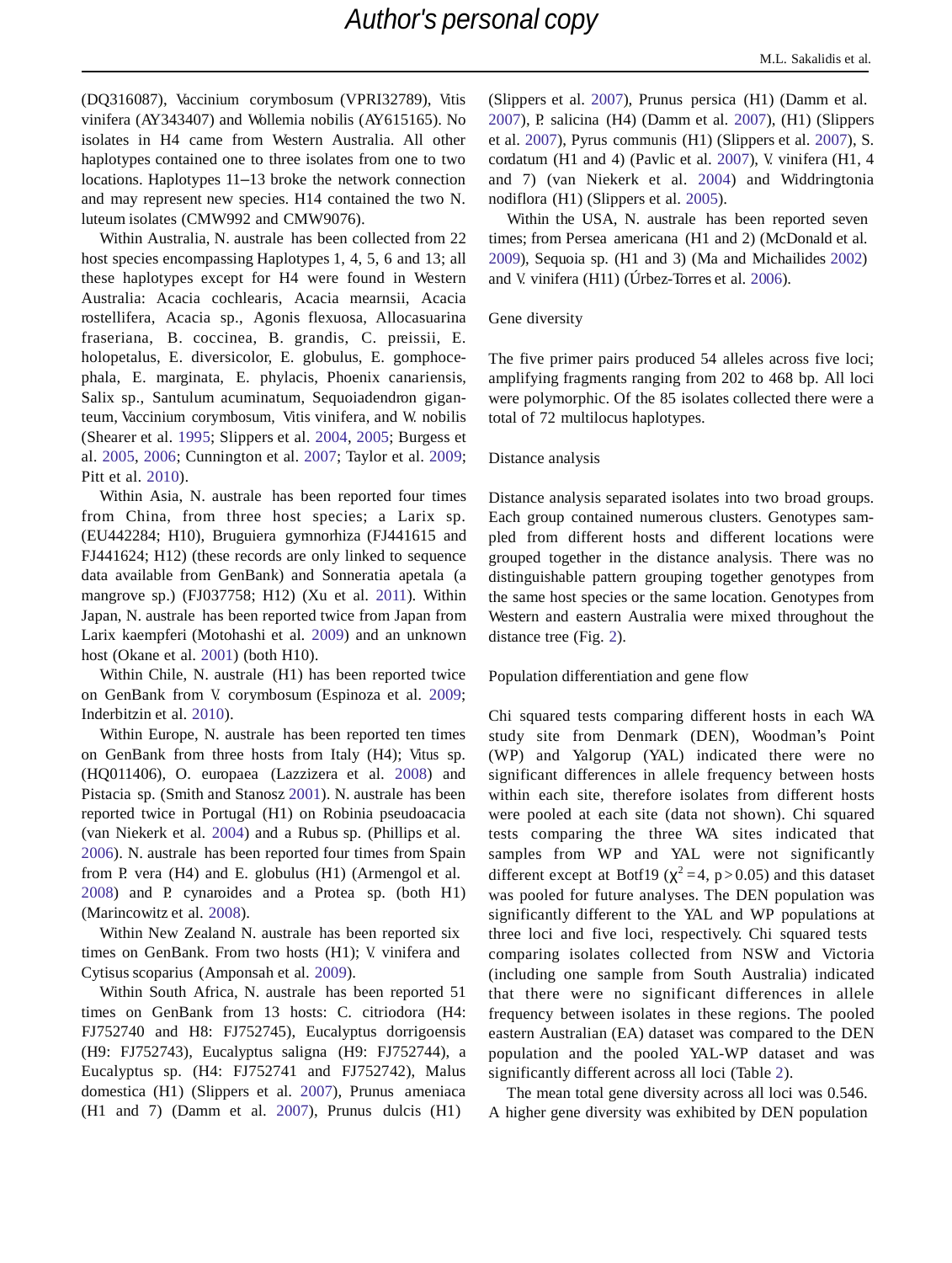

Fig. 2 Distance tree of *Neofusicoccum australe* isolates from eastem Australia (ClvfWor VPRI codes) and Wesrem Australia (WP-W>odman's Point, W\R.- Wame and YAL-Yalgorup)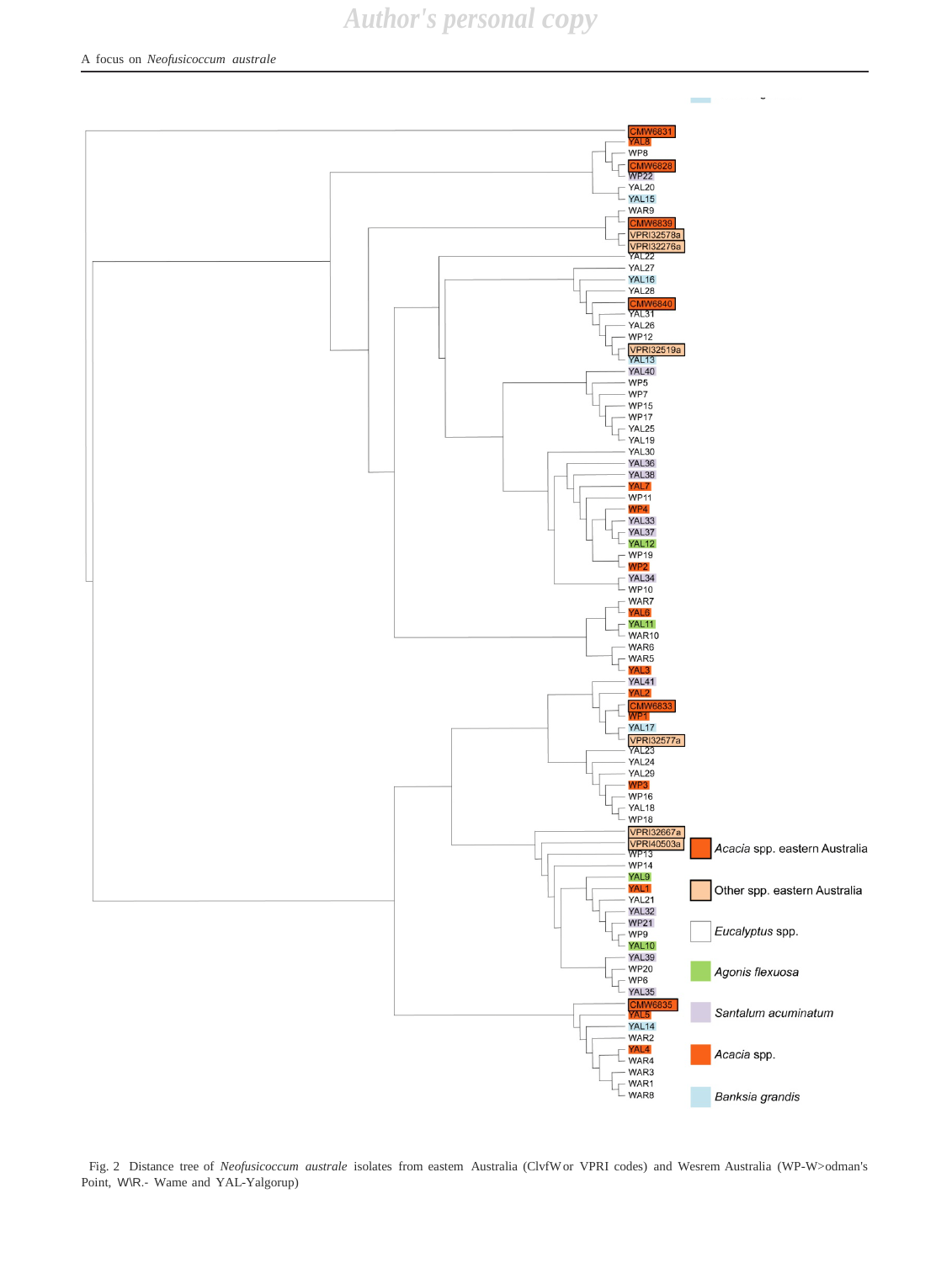| Table 2 Contingency $\chi^2$ tests for differences in allele frequencies for |
|------------------------------------------------------------------------------|
| five polymorphic loci across clone corrected populations of Neo-             |
| fusicoccum australe from Yalgorup (YAL), Woodman's Point (WP),               |

Denmark (DEN), Yalgorup and Woodman'<sup>s</sup> Point combined (YALWP), New South Wales, Victoria and South Australia (NSW: VICSA) and eastern Australia combined (EA)

| Locus   | YAL:WP            |    | YAL:DEN            |    | WP:DEN  |                | YALWP:DEN |                | <b>NSW:VICSA</b>  |    | YALWA: DEN: EA |    |
|---------|-------------------|----|--------------------|----|---------|----------------|-----------|----------------|-------------------|----|----------------|----|
|         | $X^2$             | df | X                  | df | $X^2$   | df             | $X^2$     | df             | χ <sup>2</sup>    | df | χ÷             | df |
| BotF11  | $17.5^{NS}$       | 15 | 33.4 <sup>NS</sup> | 15 | $27*$   | 10             | $43.5*$   | 17             | 7.2 <sup>NS</sup> | 6  | $82.2*$        | 40 |
| BotF15b | 3.9 <sup>NS</sup> | 3  | $14.1*$            | 4  | $8.4*$  | 3              | $18.7*$   | $\overline{4}$ | 5.6 <sup>NS</sup> | 2  | $23.2*$        | 8  |
| BotF19  | $4*$              |    | $35*$              | 3  | $23*$   | 3              | 45*       | 3              | 0.8 <sup>NS</sup> |    | 48*            | 6  |
| BotF35  | 3.7 <sup>NS</sup> | 4  | $20.1*$            | 5  | $15.4*$ | $\overline{4}$ | $27*$     | 5              | 6.7 <sup>NS</sup> | 4  | $44*$          | 12 |
| MS1     | $13.3^{NS}$       | 16 | $26^{NS}$          | 19 | $17.2*$ | 8              | $32.5*$   | 20             | 4.3 <sup>NS</sup> | 4  | $53.4*$        | 42 |

 $* = p < 0.001$ , NS=p>0.05

(0.603). Lower gene diversities were exhibited by all other populations (Table 3). The small sample number of the populations means that gene diversity values must be treated with caution as they would probably be an underestimate of the true gene diversity present in these populations.

Theta values  $(\theta)$  between all populations were significant ( $p < 0.05 - p < 0.01$ ) indicating high levels of population differentiation and low gene flow between all populations (Table 4). The level of significance  $(p<0.001)$  was higher comparing Warne to all other populations. The level of significance  $(p<0.001)$  was also higher comparing the combined YALWP to all other populations rather then individual YAL and WP populations to all others  $(p<0.05)$ (apart from comparisons to Warne which was always at a level of significance of  $p < 0.001$ ).

### Mode of reproduction

The  $I_A$  of the observed data of individual populations fell within the values produced from the randomized data sets  $(p-value > 0.05)$  (Table 5). Therefore, the null hypothesis that alleles are freely recombining could not be rejected, suggesting sexual reproduction in all populations.

### Discussion

N. australe is commonly reported in association with its pathogenic and endophytic lifestage; with a widespread distribution found across ten countries and 46 hosts from 18 plant families; mainly angiosperms, some conifer species and one monocot. N. australe is widespread in the native forests in the southwest of WA; with limited reports of it occurring in native trees in eastern Australia, South Africa and China. N. australe is most commonly reported as a pathogen of various horticultural crops; its association with grapevine decline is particularly well documented. Phylogenetic analysis of the ITSrDNA sequence indicates there is a single dominant ITS haplotype and another 12 rare or moderately rare haplotypes. Based on microsatellite data, native populations of N. australe in Australia appear to be highly diverse, and there is no discernable host or habitat restriction.

Within Australia, reports of N. australe on native tree species were mainly restricted to the southwest of WA and these were mostly linked to studies attempting to determine the cause of specific native tree species decline (Shearer et al. 1995; Dakin et al. 2009; Taylor et al. 2009) or linking geneflow of N. australe between native trees and adjacent

Table 3 Gene diversity (H) frequencies for five polymorphic loci across clone corrected populations of Neofusicoccum australe from Yalgorup (YAL), Woodman'<sup>s</sup> Point (WP), Denmark (DEN), Yalgorup and Woodman'<sup>s</sup> Point combined (YALWP) and eastern Australia (EA). Numbers in superscript indicate standard deviation

| Locus       | Gene Diversity | No. of Alleles |            |       |       |    |  |
|-------------|----------------|----------------|------------|-------|-------|----|--|
|             | YAL            | WP             | <b>DEN</b> | YALWP | EA    |    |  |
| BotF11      | 0.864          | 0.761          | 0.370      | 0.872 | 0.800 | 20 |  |
| BotF15b     | 0.218          | 0.408          | 0.469      | 0.310 | 0.180 | 4  |  |
| BotF19      | 0.332          | 0.000          | 0.667      | 0.264 | 0.000 | 3  |  |
| BotF35      | 0.304          | 0.000          | 0.719      | 0.245 | 0.694 | 6  |  |
| MS1         | 0.820          | 0.636          | 0.790      | 0.795 | 0.722 | 21 |  |
| N (alleles) | 37             | 15             | 18         | 40    | 18    |    |  |
| MEAN        | 0.508          | 0.36           | 0.603      | 0.498 | 0.479 |    |  |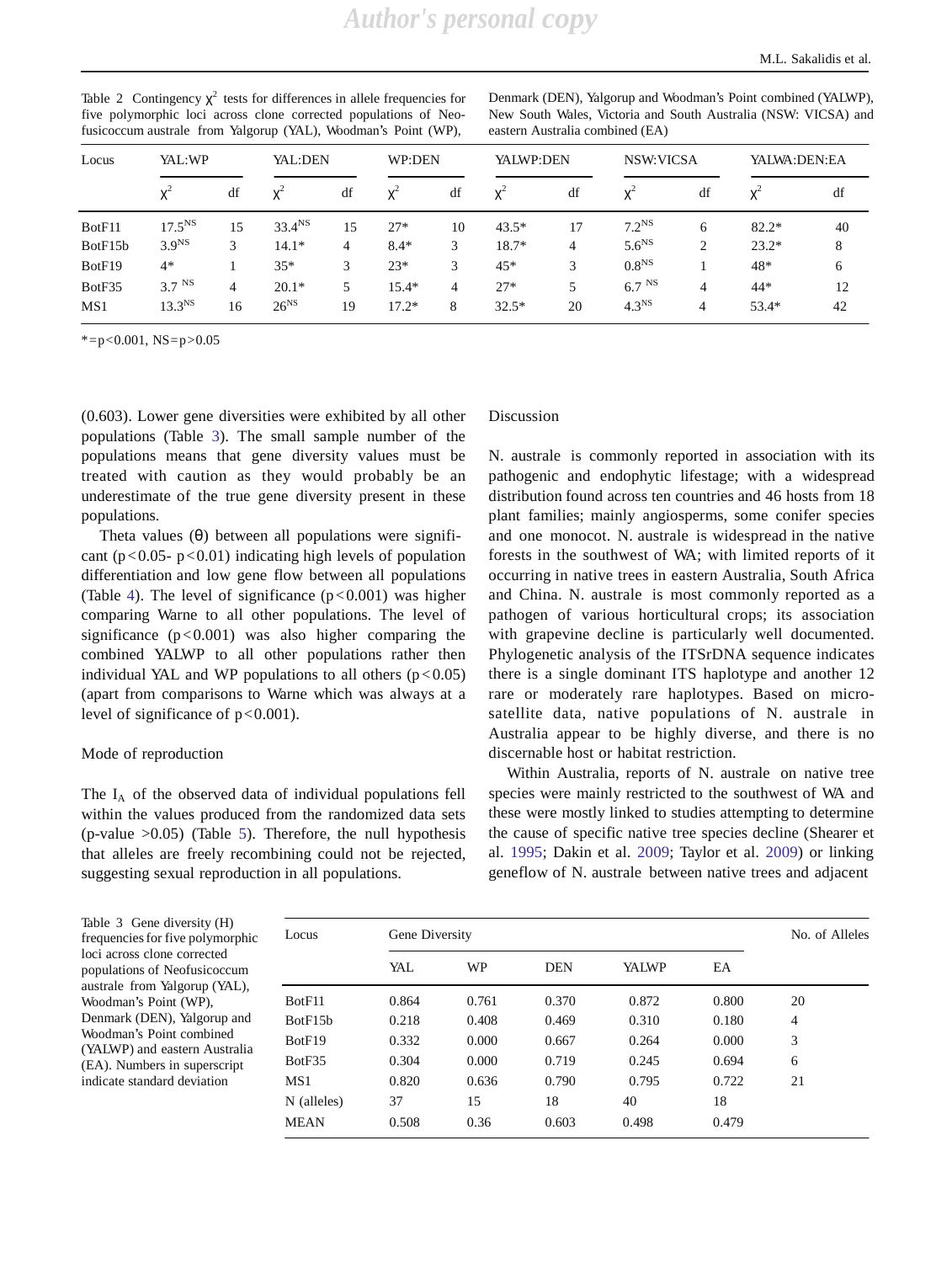Table 4 Pairwise comparisons of population differentiation (θ) (above the diagonal) and gene flow (below the diagonal) among Neofusicoccum australe populations from Yalgorup (YAL), Woodman'<sup>s</sup> Point (WP), Denmark (DEN), Yalgorup and Woodman'<sup>s</sup> Point combined (YALWP) and eastern Australia (EA). Values obtained are for clone corrected populations

|              | YAL    | WP       | <b>DEN</b> | YALWP      | EA         |
|--------------|--------|----------|------------|------------|------------|
| YAL          |        | $0.032*$ | $0.208***$ | NA         | $0.062*$   |
| WP           | 15.125 |          | $0.337***$ | <b>NA</b>  | $0.120*$   |
| <b>DEN</b>   | 1.904  | 0.984    |            | $0.234***$ | $0.169***$ |
| <b>YALWP</b> | NA.    | NA       | 1.637      |            | $0.066***$ |
| EA           | 7.564  | 3.667    | 2.458      | 7.076      |            |

 $* = p < 0.05$ ,  $** = p < 0.001$ 

plantation tree species (Burgess et al. 2005, 2006). In these studies, N. australe was the dominant species collected (up to 95% of isolates obtained). Other reports of N. australe in WA have been from Eucalyptus plantations (Burgess et al. 2005, 2006) and grapevines (Taylor et al. 2005). N. australe has been collected sporadically from hosts in eastern Australia; most reports were linked to ornamental or horticultural settings in Victoria (Slippers et al. 2004; Cunnington et al. 2007), Canberra (Slippers et al. 2004), New South Wales (Slippers et al. 2004; Pitt et al. 2010) and South Australia (Pitt et al. 2010), whilst N. australe has been collected from native hosts in only four instances, all from Acacia spp. (Slippers et al. 2004). Extensive sampling from native hosts in QLD, northern NSW (Burgess unpublished) and Tasmania (Burgess et al. 2006) did not uncover any additional isolates of N. australe. The dominance of N. australe in WA and the sporadic reports of this species in eastern Australia suggest that N. australe is endemic to Western Australia and introduced to eastern Australia.

N. australe has been reported on native hosts in South Africa and China. In these surveys N. australe was not the dominant Botryosphaeriaceae endophyte collected. N.

Table 5 Index of association for individual Neofusicoccum australe data sets from Yalgorup (YAL), Woodman'<sup>s</sup> Point (WP), Denmark (DEN), Yalgorup and Woodman'<sup>s</sup> Point combined (YALWP) and eastern Australia (EA). Values obtained are for clone corrected populations

|              | Observed<br>(original dataset) | Range (randomized datasets) | p-value |
|--------------|--------------------------------|-----------------------------|---------|
| YAL.         | 0.117                          | $-0.310 - 0.460$            | 0.153   |
| WP           | $-0.164$                       | $-0.292 - 0.452$            | 0.94    |
| DEN          | $-0.287$                       | $-0.661 - 0.771$            | 0.898   |
| <b>YALWP</b> | 0.036                          | $-0.268 - 0.356$            | 0.363   |
| EA           | 0.107                          | $-0.495 - 0.789$            | 0.344   |

Uruguay (Pérez et al. 2010) but N. australe was not recorded in these studies. This suggests that N. australe is not part of the endemic microflora of native tree species in these locations. australe accounted for 5% of Botryosphaeriaceae isolated from endemic S. cordatum populations in South Africa (Pavlic et al. 2007). In China, N. australe was found from two mangrove species (GenBank record, Xu et al. 2011). Other studies of Botryosphaeriaceae associated with native or naturalised hosts have been undertaken in Cameroon, Madagascar and South Africa (Begoude et al. 2010) and

The wide variety of hosts available to N. australe is typical of many members of Botryosphaeriaceae, which, except for a few host specific species like Neofusicoccum pennatisporum (Taylor et al. 2009) and Fusicoccum ramosum (Pavlic et al. 2008) tend to be opportunistic endophytes/pathogens, which are not limited by the availability of specific hosts, instead colonising the plethora of plant species that may exist in a forest, garden, or horticultural setting. N. australe has been collected from 18 plant families across ten countries. Most isolations came from dicotyledonous angiosperm species, but in Australia, there was one record causing disease of a monocot palm (Cunnington et al. 2007), and the gymnosperms S. giganteum (Slippers et al. 2004) and W. nobilis (Slippers et al. 2005). N. australe was also isolated from W. nodiflora in South Africa (Slippers et al. 2005), and a Sequoia sp. in the USA (Ma and Michailides 2002). N. australe was commonly reported from horticultural crops, these included ten fruit (apple, apricot, avocado, blackberry, blueberry, grapevine, Japanese plum, peach and pear) and one nut (almond) hosts. The presence of N. australe in such a wide diversity of hosts confirms it as an opportunistic fungal species that can potentially colonise most woody plants species that it comes into contact with.

during grapevine germplasm exchange. Most host species were recorded from a single location, with the exception of Vaccinium corymbosum and Vitis vinifera (grapevine). Collections were made from V. corymbosum in Australia (Cunnington et al. 2007) and Chile (Inderbitzin et al. 2010; Espinoza et al. 2009). Whilst, V. vinifera was recorded as a host of N. australe in Australia (Taylor et al. 2005; Cunnington et al. 2007; Pitt et al. 2010), Italy (HQ011406), New Zealand (Amponsah et al. 2009; 2011), South Africa (van Niekerk et al. 2004), Spain (Martos et al. 2011) and USA (Úrbez-Torres et al. 2006). There are also reports of N. australe occurring on grapevines in Mexico; however, sequence data are not currently publically available for this (Candolfi-Arballo et al. 2010). The presence of N. australe amongst grapevine in multiple locations suggests that this species has a significant endophytic presence and escapes detection in quarantine efforts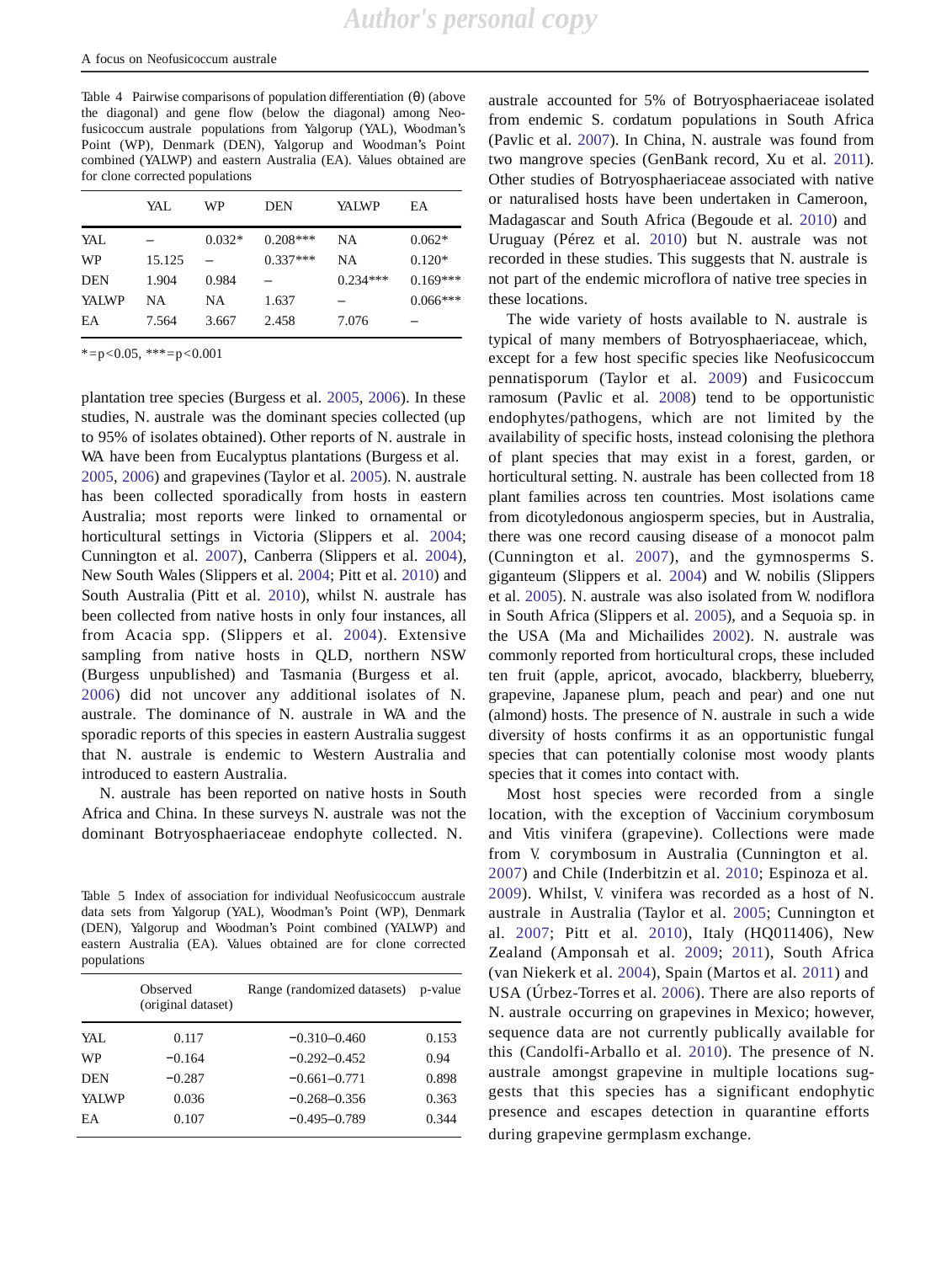Native and exotic populations of N. australe in Australia appear to be highly diverse. There was limited geneflow between sample sites in WA and between WA and eastern Australia. This may reflect the distance between the sites (between sites in WA and between WA and eastern Australian sites), but also it seems unlikely that the native plants from the isolated WA sites would come into contact with the disparate collection of eastern Australian exotic plants (collected from ornamental gardens and horticultural crops). The index of association indicated that all populations were sexually reproducing, this may account for the high genotypic diversity. Distance analysis found no detectable pattern between hosts. This supports the general consensus that N. australe is a host generalist. There was also a high genetic diversity within and between each site. The genetic diversity reflected within each site could be attributed to the lifestyle of endophytic Botryosphaeriaceae. As Class III endophytes they inhabit small localised pockets of their host (Müller et al. 2001; Rodriguez et al. 2009) and multiple genotypes can be found within a single host (Müller et al. 2001). Therefore amongst numerous hosts the overall genetic diversity would be expected to be high.

The variation among the ITS haplotypes within N. australe represent fixed mutations which most likely occurred post-introduction. This has been seen amongst other fungi such as Venturia inaequalis (scab disease of apple), populations of V. inaequalis approximately correspond to geographical location and differ from the endemic population range of China (Gladieux et al. 2008). Each population of V. inaequalis reflected a level of genetic diversity that is indicative of multiple introductions and post-introduction increases in population size (Gladieux et al. 2008). In comparison, amongst N. australe a single dominant haplotype was found in all countries except for China, Japan and Italy. One moderately rare haplotype was found in Australia, Italy, South Africa and Spain. This haplotype was the only haplotype identified in Italy. The 11 rare haplotypes (three or fewer isolates) were restricted in range to one or two countries. The existence of rare haplotypes in China, Japan, USA as well as South Africa and WA suggests that N. australe populations have been present in these locations for a long time. The variation seen amongst N. australe isolates suggests an expansion of introduced N. australe populations, a subsequent accumulation of fixed mutations within these populations and local environment as a significant driver of speciation, rather than a specific host.

The genetic variation apparent amongst the ITSrDNA region in N. australe suggests transfer of germplasm from WA to elsewhere in Australia and other countries on native plants (including Proteaceae species) and horticultural crops (possibly grape and fruit species). N. australe may then

have moved from these exotic hosts into native hosts in China, eastern Australia and South Africa. The occurrence of N. australe in endemic S. cordatum populations may reflect gene flow between native and introduced plant species such as Eucalyptus spp. This has occurred between N. australe, native tree species and exotic eucalypt plantations within WA (Burgess et al. 2006). Overall, due to the low number of samples available from many countries it is possible that the membership of rare haplotypes is underestimated. More studies intensively sampling native hosts in other regions would be useful.

N. australe appears to be a genetically diverse species with a geographical distribution and life-strategy controlled by environmental factors. The occurrence of rare haplotypes within specific geographical regions provides support for the environment limiting rather than host(s) limiting the factors which drive speciation. N. australe may harbour multiple cryptic species; further sequencing of additional gene regions are required to confirm this. Microsatellite analysis indicates populations of N. australe within Australia appear to be sexually reproducing. N. australe poses a significant threat to horticultural, plantation, ornamental and native tree species. Management strategies reducing host stress should be utilised to combat N. australe becoming pathogenic and causing disease. Little is known about the interaction of multiple species of Botryosphaeriaceae within one host; further research should focus on multiple infections and the mechanism that triggers the switch from endophytic to pathogenic lifestyle.

Acknowledgements We would like to thank James Cunnington for providing us with cultures from the Victorian Department of Primary Industries.

### References

- Agapow PM, Burt A (2000) Multilocus 1.2. Department of biology, imperial college, Silwood Park, Ascot, Berks
- Amponsah NT, Jones EE, Ridgway HJ, Jaspers MV (2009) First report of Neofusicoccum australe [Botryosphaeria australis], a cause of grapevine dieback in New Zealand. Australas Plant Dis Notes 4:6–8
- Amponsah N, Jones E, Ridgway H, Jaspers M (2011) Identification, potential inoculum sources and pathogenicity of botryosphaeriaceous species associated with grapevine dieback disease in New Zealand. Eur J Plant Pathol. doi[:10.1007/s10658-011-9823-1](http://dx.doi.org/10.1007/s10658-011-9823-1)
- Andjic V, Barber PA, Carnegie AJ, Hardy GEStJ, Wingfield MJ, Burgess TI (2007) Phylogenetic reassessment supports accommodation of Phaeophleospora and Colletogloeopsis from eucalypts in Kirramyces. Mycol Res 111:1184–1198
- Armengol J, Gramaje D, Pérez-Sierra A, Landeras E, Alzugaray R, Luque J, Martos S (2008) First report of canker disease caused by Neofusicoccum australe on Eucalyptus and Pistachio in Spain. Plant Disease 92:980–980
- Begoude BAD, Slippers B, Wingfield MJ, Roux Y (2010) Botryosphaeriaceae associated with Terminalia catappa in Cameroon, South Africa and Madagascar. Mycol Progr 9:101–123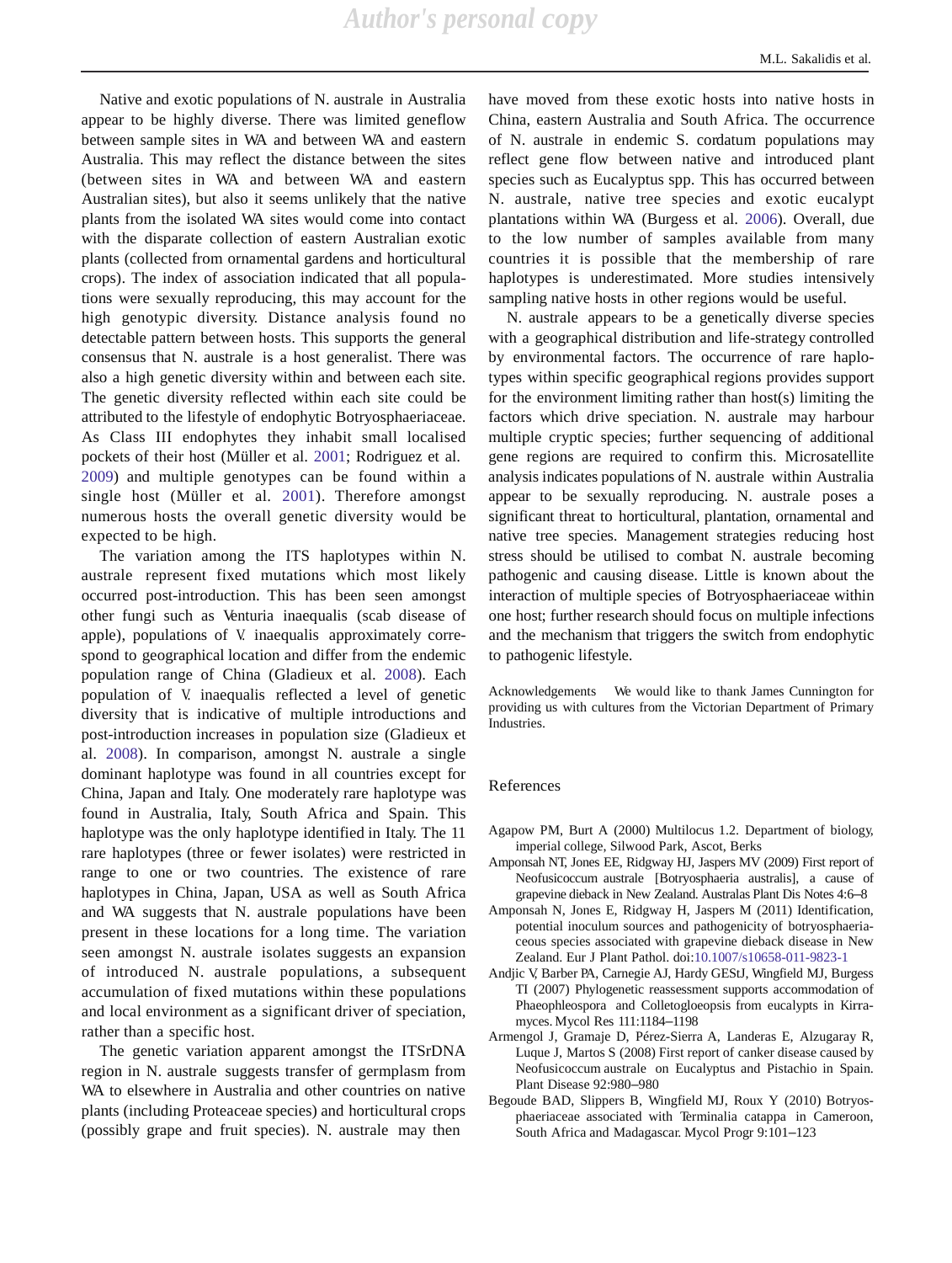- Bihon W, Slippers B, Burgess TI, Wingfield MJ, Wingfield BD (2011) Sources of Diplodia pinea endophytic infections in Pinus patula and P. radiata seedlings in South Africa. Forest Pathol. doi[:10.1111/j.1439-0329.2010.00691.x](http://dx.doi.org/10.1111/j.1439-0329.2010.00691.x)
- Brown EA, Hendrix FF (1981) Pathogenicity and histopathology of Botryosphaeria dothidea on apple stems. Plant Disease 71:375–379
- Burgess T, Wingfield MJ, Wingfield BD (2001) Simple sequence repeat markers distinguish between morphotypes of Sphaeropsis spinea. Appl Environ Microbiol 67:354–364
- Burgess TI, Barber PA, Hardy GEStJ (2005) Botryosphaeria spp. associated with eucalypts in Western Australia, including the description of Fusicoccum macroclavatum sp. nov. Australas Plant Pathol 34:557–567
- Burgess TI, Sakalidis ML, Hardy GEStJ (2006) Gene flow of the canker pathogen Botryosphaeria australis between Eucalyptus globulus plantations and native eucalypt forests in Western Australia. Austral Ecology 31:559–566
- Burt A, Dechairo BM, Koenig GL, Carter DA, White TJ, Taylor JW (1997) Molecular markers reveal differentiation among isolates of Coccidiodes immitis from California, Arizona and Texas. Mol Ecol 6:781–786
- Candolfi-Arballo O, Valenzuela-Solano C, Gubler WD, Hernández-Martínez R (2010) Botryosphaeriaceae species associated with grapevine decline in Mexico. In: 7th International Workshop on Grapevine Trunk Diseases, Santa Cruz, Chile, 2010. Phytopathologia Mediterranea, pp 103–133
- Castelloe J, Templeton AR (1994) Root probabilities for intraspecific gene trees under neutral coalescent theory. Mol Phylogenet Evol 3:102–113
- Clement M, Posada D, Crandall KA (2000) TCS: a computer program to estimate gene genealogies. Mol Ecol 9:1657–1660
- Cockerham CC, Weir BS (1993) Estimation of gene flow from Fstatistics. Evolution 47:855–863
- Crous PW, Slippers B, Wingfield MJ, Rheeder J, Marasas WFO, Philips AJL, Alves A, Burgess T, Barber P, Groenewalk JZE (2006) Phylogenetic lineages in the Botryosphaeriaceae. Stud Mycol 55:235–253
- Cunnington JH, Priest MJ, Powney RA, Cother NJ (2007) Diversity of Botryosphaeria species on horticultural plants in Victoria and New South Wales. Australas Plant Pathol 36:157–159
- Dakin N, White D, Hardy GEStJ, Burgess TI (2009) The opportunistic pathogen, Neofusicoccum australe, is responsible for crown dieback of peppermint (Agonis flexuosa) in Western Australia. Australas Plant Pathol 39:202–206
- Damm U, Crous PW, Fourie PH (2007) Botryosphaeriaceae as potential pathogens of Prunus species in South Africa, with descriptions of Diplodia africana and Lasiodiplodia plurivora sp. nov. Mycologia 99:664–680
- Denman S, Crous PW, Groenewald JZ, Slippers B, Wingfield BD, Wingfield MJ (2003) Circumscription of Botryosphaeria species associated with Proteaceae based on morphology and DNA sequence data. Mycologia 95:294–307
- Donnelly P, Tavarè S (1986) The ages of alleles and a coalescent. Adv Appl Probab 18:1–19
- Espinoza JG, Briceño EX, Chávez ER, Úrbez-Torres JR, Latorre BA (2009) Neofusicoccum spp. associated with stem canker and dieback of blueberry in Chile. Plant Disease 93:1187–1194
- Excoffier L, Laval G, Schneider S (2005) Arlequin ver. 3.0: an integrated software package for population genetics data analysis. Evol Bioinformatics Online 1:47–50
- Gardes M, Bruns TD (1993) ITS primers with enhanced specificity for basidiomycetes - application to the identification of mycorrhizae and rusts. Mol Ecol 2:113–118
- Gladieux P, Zhang X-G, Afoufa-Bastien D, Valdebenito Sanhueza R-M, Sbaghi M, Le Cam B (2008) On the origin and spread of the scab disease of apple: out of central Asia. PLoS One 3:e1455
- Graham GC, Meyers P, Henery RJ (1994) A simplified method for preparation of fungal DNA for PCR and RAPD analysis. Biotechniques 16:48–50
- Inderbitzin P, Bostock R, Trouillas FP, Michailides TJ (2010) A sixlocus phylogeny reveals high levels of species diversity in Botryosphaeriaceae from California almond. Mycologia 102:1350–1368
- Johnson GI, Mead AJ, Cooke AW, Dean JR (1992) Mango stem end rot pathogens - Fruit infection by endophytic colonisation of the inflorescence and pedicel. Ann Appl Biol 120:225–234
- Johnson GI, van der Kruyssen A, Gosbee MJ, McAulliffe D, Mayne D (1998) Factors affecting the colonisation of mango by Dothiorella dominicana (syn. Fusicoccum aesculi) : a model system. In: Coates LM, Hofman PJ, Johnson GI (eds) Disease Control and Storage Life Extension in Fruit. ACIAR Proceedings, pp 120–127
- Lazzizera C, Frisullo S, Alves A, Phillips AJL (2008) Morphology, phylogeny and pathogenicity of Botryosphaeria and Neofusicoccum species associated with drupe rot of olives in southern Italy. Plant Pathol 57:948–956
- Ma Z, Michailides TJ (2002) Characterisation of Botryosphaeria dothidea isolates collected from pistachio and other plant hosts in California. Am Phytopath Society 92:519–526
- Marincowitz S, Groenewald JZ, Wingfield MJ, Crous PW (2008) Species of Botryosphaeriaceae occurring on Proteaceae. Persoonia 21:111–118
- Martos S, Torres E, El Bakali MA, Raposo R, Gramaje D, Armengol J, Luque J (2011) Co-operational PCR coupled with dot blot hybridization for the detection of Phaeomoniella chlamydospora on infected grapevine wood. J Phytopathology 159:247–254
- Maynard Smith J, Smith NH, <sup>O</sup>'Rourke M, Spratt BG (1993) How clonal are bacteria? Proc Indian Natl Sci Acad B Biol Sci USA 90:4384–4388
- McDonald V, Lynch S, Eskalen A (2009) First report of Neofusicoccum australe, N. luteum, and N. parvum associated with avocado branch canker in California. Plant Disease 93:967–967
- Motohashi K, Inaba S, Anzai K, Takamatsu S, Nakashima C (2009) Phylogenetic analyses of Japanese species of Phyllosticta sensu stricto. Mycoscience 50:291–302
- Müller MM, Valjakka R, Suokko A, Hantula J (2001) Diversity of endophytic fungi of single Norway spruce needles and their role as pioneer decomposers. Mol Ecol 10:1801–1810
- Nei M (1973) Analysis of gene diversity in subdivided populations. Proc Indian Natl Sci Acad B Biol Sci USA 70:3321–3233
- Okane I, Nakagiri A, Ito T (2001) Identity of Guignardia sp. inhabiting ericaceous plants. Can J Bot 79:101–109
- Page RDM (1996) TREEVIEW: an application to display phylogenetic trees on personal computers. Comput Appl Biosci 12:357–358
- Pavlic D, Slippers B, Coutinho TA, Wingfield MJ (2007) Botryosphaeriaceae occurring on native Syzygium cordatum in South Africa and their potential threat to Eucalyptus. Plant Pathol 56:624–636
- Pavlic D, Wingfield MJ, Barber P, Slippers B, Hardy GEStJ, Burgess TI (2008) Seven new species of the Botryosphaeriaceae from baobab and other native trees in Western Australia. Mycologia 100:851–866
- Pérez C, Wingfield M, Slippers B, Altier N, Blanchette R (2010) Endophytic and canker-associated Botryosphaeriaceae occurring on non-native Eucalyptus and native Myrtaceae trees in Uruguay. Fungal Divers 41:53–69
- Phillips AJL, Fonseca F, Povoa V, Castilho R, Nolasco G (2002) A reassessment of the anamorphic fungus Fusicoccum luteum and description of its teleomorph Botryosphaeria lutea sp. nov. Sydowia 54:59–77
- Phillips AJL, Oudemans PV, Correia A, Alves A (2006) Characterisation and epitypification of Botryosphaeria corticis, the cause of blueberry cane canker. Fungal Divers 21:141–155